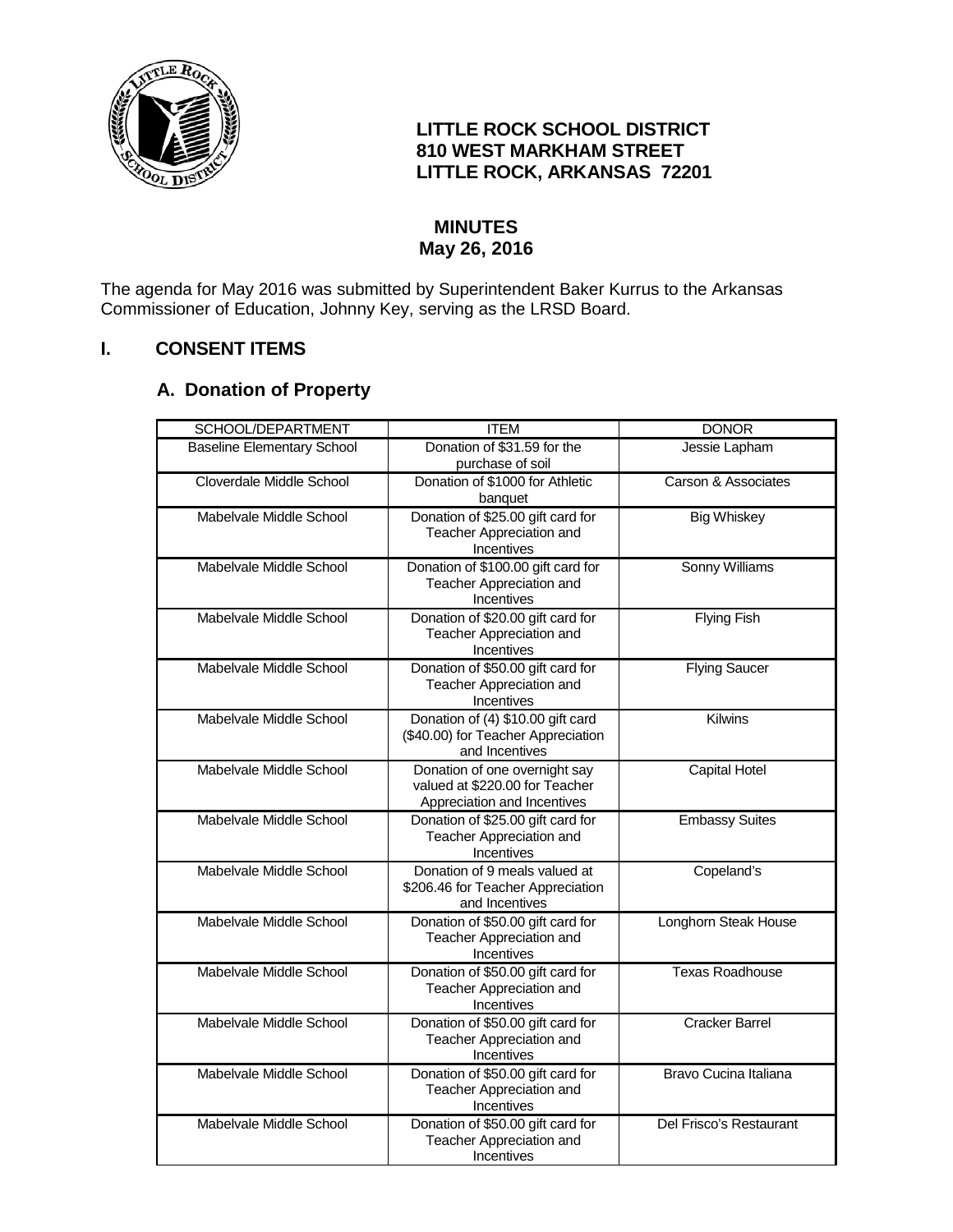| SCHOOL/DEPARTMENT       | <b>ITEM</b>                                                                                 | <b>DONOR</b>                  |
|-------------------------|---------------------------------------------------------------------------------------------|-------------------------------|
| Mabelvale Middle School | Donation of \$50.00 gift card for<br>Teacher Appreciation and<br>Incentives                 | Ya Ya's                       |
| Mabelvale Middle School | Donation of \$30.00 gift card (2) for<br>Teacher Appreciation and<br>Incentives             | McAlister's                   |
| Mabelvale Middle School | Donation of \$25.00 (3 free<br>appetizers) for Teacher<br>Appreciation and Incentives       | <b>Colton's Steakhouse</b>    |
| Mabelvale Middle School | Donation of \$50.00 (8 BBQ<br>sandwiches) for Teacher<br>Appreciation and Incentives        | Dickey's Barbeque             |
| Mabelvale Middle School | Donation of \$25.00 gift card (2 total<br>\$50) for Teacher Appreciation and<br>Incentives  | Brown's Restaurant            |
| Mabelvale Middle School | Donation of \$25.00 gift card for<br>Teacher Appreciation and<br>Incentives                 | Taziki's                      |
| Mabelvale Middle School | Donation of \$25.00 gift card (2 total<br>\$50)for Teacher Appreciation and<br>Incentives   | <b>Bonefish</b>               |
| Mabelvale Middle School | Donation of overnight stay with<br>breakfast                                                | Marriott                      |
| Mabelvale Middle School | Donation of overnight stay with<br>breakfast                                                | <b>Hilton Garden Inn</b>      |
| Mabelvale Middle School | Donation of 5 gift cards valued at<br>\$50.00                                               | Applebee's                    |
| Mabelvale Middle School | Donation of 6 gift cards valued at<br>\$30.00                                               | Chili's                       |
| Mabelvale Middle School | Donation of Family Meal gift card<br>valued at \$128.92                                     | Olive Garden                  |
| Mabelvale Middle School | Donation of \$50.00 gift card for<br>Teacher Appreciation and<br>Incentives                 | <b>Red Lobster</b>            |
| Mabelvale Middle School | Donation of \$25.00 gift card for<br>Teacher Appreciation and<br>Incentives                 | Old Chicago                   |
| Mabelvale Middle School | Donation of 10 gift cards total value<br>\$50.00 for Teacher Appreciation<br>and Incentives | <b>TGIFs</b>                  |
| Mabelvale Middle School | Donation of 5 gift cards total value<br>\$20.00 for Teacher Appreciation<br>and Incentives  | Carino's                      |
| Parkview High School    | Donation of \$25.00 to Archery Club                                                         | Kimber Fendley                |
| Parkview High School    | Donation of \$100.00 to Archery<br>Club                                                     | Wendy Welch                   |
| Parkview High School    | Donation of \$\$50.00 to the Band<br>Department                                             | Mr. and Mrs. Don E. Hall, Jr. |
| Parkview High School    | Donation of \$175.00 to Boys State                                                          | Pulaski Co. Chapter           |
| Parkview High School    | Donation of \$200.00 to the Archery<br>Club                                                 | PC Assistance Inc.            |
| Parkview High School    | Donation of \$100.00 to the School<br>Activities                                            | Arkansas Arts Center          |
| Parkview High School    | Donation of \$350.00 to the School<br>Activities                                            | Mad Pizza                     |
| Parkview High School    | Donation of \$100.00 to the School<br>Activities                                            | Christopher and Alana Tackett |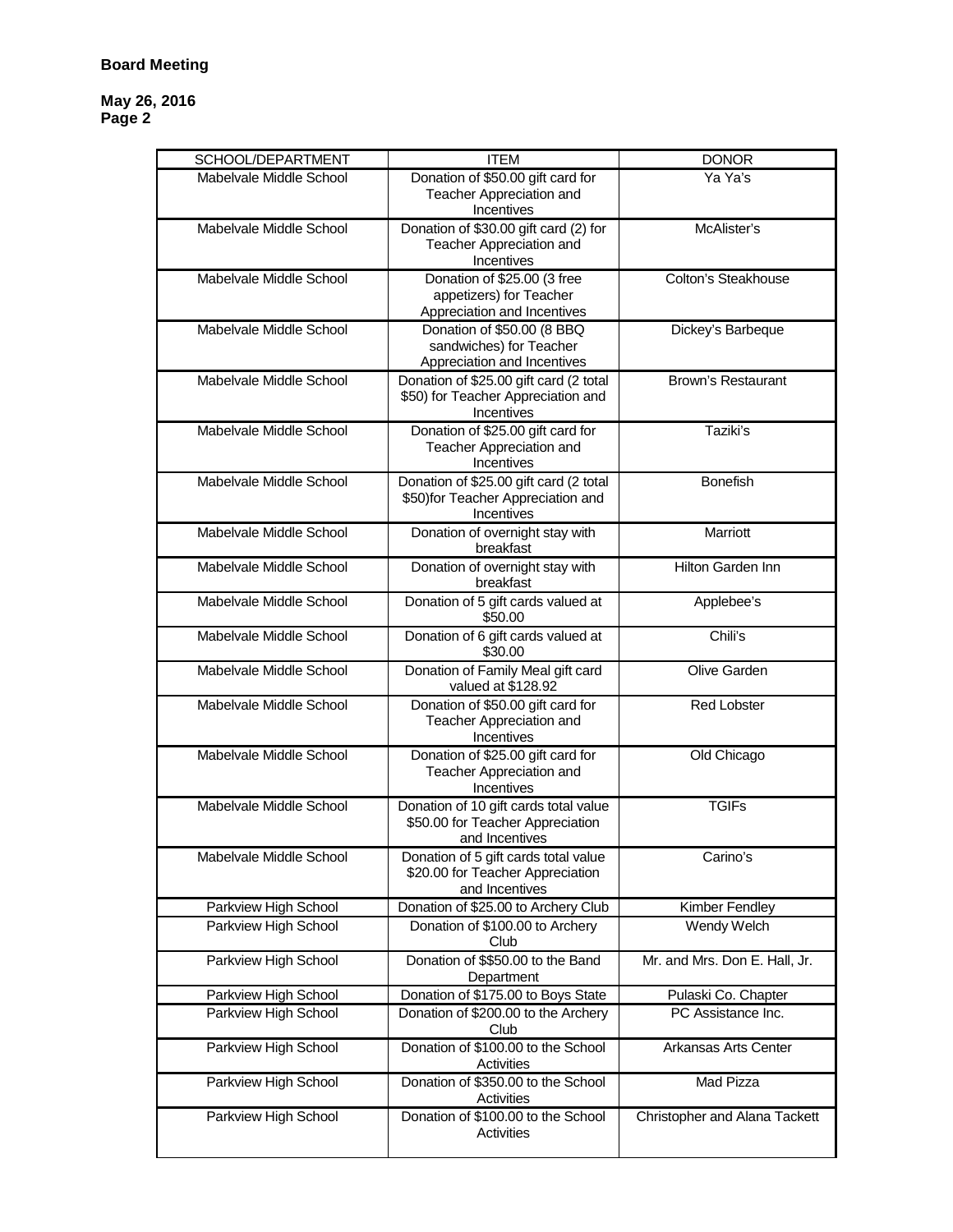#### **Board Meeting**

#### **May 26, 2016 Page 3**

| SCHOOL/DEPARTMENT               | <b>ITEM</b>                                                                           | <b>DONOR</b>                                                                 |
|---------------------------------|---------------------------------------------------------------------------------------|------------------------------------------------------------------------------|
| Parkview High School            | Donation of \$100,00 to the School<br><b>Activities</b>                               | Verizon                                                                      |
| Parkview High School            | Donation of \$500.00 to the School<br>Activities                                      | Arkansas Hawks Inc                                                           |
| Parkview High School            | Donation of \$1200.00 to Basketball<br><b>Boosters</b>                                | Keith Jackson, LLC                                                           |
| Parkview High School            | Donation of \$25.00 to Archery Club                                                   | AA Birge                                                                     |
| <b>LRSD Fine Art Department</b> | Donation of \$100.00 towards Dr.<br>Morris Holmes Fine Arts<br>Scholarship Fund       | Laverne Goldsby                                                              |
| <b>LRSD Fine Art Department</b> | Donation of \$50,00 towards Dr.<br>Morris Holmes Fine Arts<br>Scholarship Fund        | Rosalyn Zeigler                                                              |
| <b>LRSD Fine Art Department</b> | Donation of \$25.00 towards Dr.<br>Morris Holmes Fine Arts<br>Scholarship Fund        | <b>Kay Allen</b>                                                             |
| <b>LRSD Fine Art Department</b> | Donation of \$100.00 towards Dr.<br>Morris Holmes Fine Arts<br>Scholarship Fund       | John Lewellen                                                                |
| <b>LRSD Fine Art Department</b> | Donation of \$100.00 towards Dr.<br>Morris Holmes Fine Arts<br>Scholarship Fund       | Dr. Anika Whitfield, LLC                                                     |
| <b>LRSD Fine Art Department</b> | Donation of \$100.00 towards Dr.<br>Morris Holmes Fine Arts<br>Scholarship Fund       | <b>Judy Adams</b>                                                            |
| <b>LRSD Fine Art Department</b> | Donation of \$100.00 towards Dr.<br>Morris Holmes Fine Arts<br>Scholarship Fund       | <b>Michelle Fricks</b>                                                       |
| <b>LRSD Fine Art Department</b> | Donation of \$100.00 towards Dr.<br>Morris Holmes Fine Arts<br>Scholarship Fund       | Ann. S. Marshall                                                             |
| <b>LRSD Fine Art Department</b> | Donation of \$100.00 towards Dr.<br>Morris Holmes Fine Arts<br>Scholarship Fund       | Dr. Irma Routen                                                              |
| <b>LRSD Fine Art Department</b> | Donation of \$100.00 towards Dr.<br>Morris Holmes Fine Arts<br>Scholarship Fund       | Arkeean Roberston Ford                                                       |
| <b>LRSD Fine Art Department</b> | Donation of \$50.00 towards Dr.<br><b>Morris Holmes Fine Arts</b><br>Scholarship Fund | <b>Benita Browning</b>                                                       |
| <b>LRSD Fine Art Department</b> | Donation of 2 Music and Art<br>scholarships total value at \$500                      | Angela Collier<br><b>Educational Programs &amp;</b><br>Volunteer Coordinator |
| <b>LRSD Fine Art Department</b> | Donation of 1 gift card valued at<br>\$30.00                                          | Catina Laredo                                                                |

All donations were **accepted** with appreciation.

# **B. Minutes**

Minutes from a meeting dated April 28, 2016 were submitted and **approved** as written.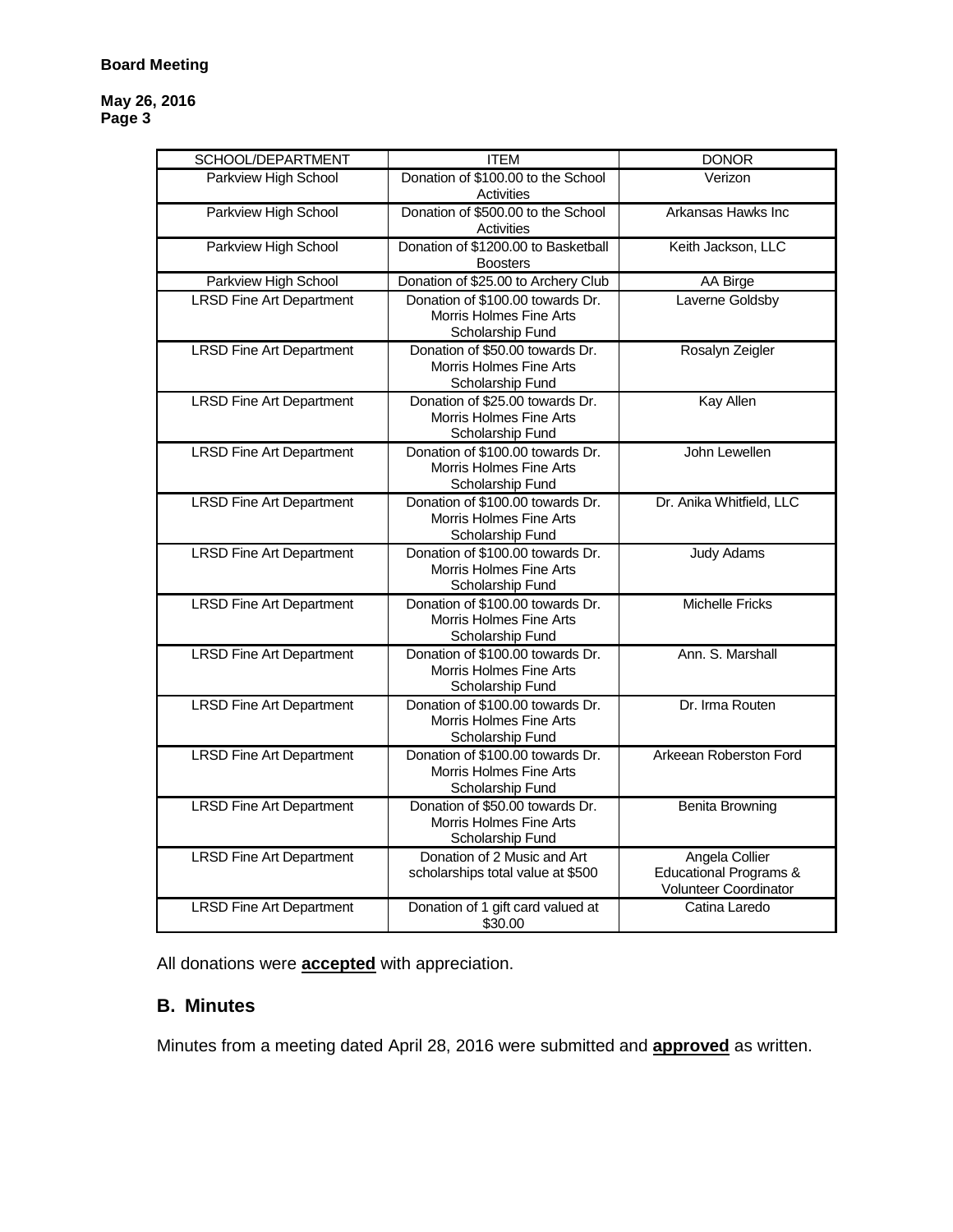### **II. BOARD POLICY & REGULATIONS**

### **A. First Reading: GCCAC Family and Medical Leave Policy**

The Family and Medical Leave (FMLA) Policy, GCCAC, was updated to include specific information on military-related FMLA leave and military caregiver leave information. Eligibility criteria were also updated. The Board was asked to approve the Family and Medical Leave Policy GCCAC on first reading.

Approval **was granted**.

## **III. EDUCATIONAL SERVICES**

## **A. Grant Submission: McKinney-Vento Homeless Children and Youth**

Due to the substantial number of youth qualifying for homeless assistance, LRSD submitted a proposal for McKinney-Vento Education for Homeless Children and Youth program funding. The grant funding, which will cover a period of three years, will be used for the purchase of school supplies, emergency clothing, emergency food packs, tutoring, and summer enrichment activities. Funding is \$50,000 per year or \$150,000 for the total grant period. The grant was due May 20.

#### Approval **was granted**.

# **B. Grant Submission: 21st Century Community Learning Centers (CCLC)**

The Little Rock School District proposed to submit two 21<sup>st</sup> CCLC grant applications to the Arkansas Department of Education to create community learning centers at Dunbar Magnet and Mabelvale Middle Schools. The proposals will include extended learning opportunities that will operate after school, before school, selected Saturdays and during the summer. These programs will include intensive academic enrichment opportunities with other high interest activities. Homework support will be provided daily. A nutritional snack and transportation will be included. Each program will feature a strong STEM component. Total funding per school is \$660,000 (Year One: \$150,000; Year Two: \$150,000; Year Three – Five: \$360,000).

The administration recommended approval, and it was **approved** by the commissioner.

#### **C. Secondary Textbook Adoption – Metro Career-Technical**

The committee of teachers representing Metropolitan Career-Technical School reviewed and selected new textbooks for adoption based upon the process outlined in the LRSD policy manual of December 2014. The last textbooks were adopted in 2008. The District recommended adoption of the following textbooks:

1) Automotive Collision Repair – *Auto Collision Repair* – Goodheart-Willcox (2017)

- 2) Automotive Service Technology *Modern Automotive Tech* Goodheart-Willcox (2017)
- 3) Culinary Arts *Culinary Essentials* McGraw-Hill School Education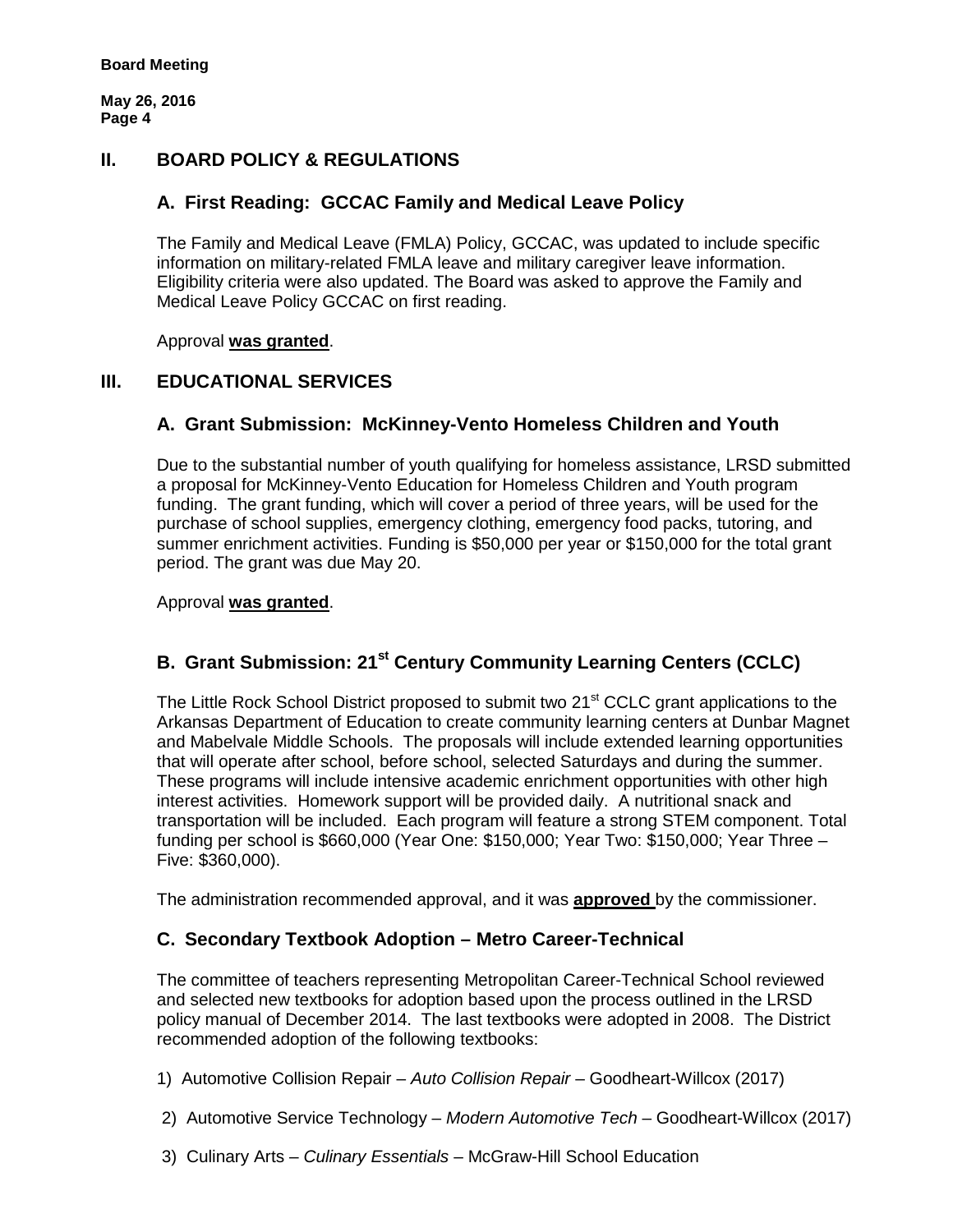> 4) Health Science Technology/Certified Nursing Assistant – *Medical Terminology for Health Professions* – Cengage (2017) and *DHO Health Science Updates (Eighth Edition)* – Cengage (2017)

5) Criminal Justice – *Criminal Justice in Action, Ninth Edition* – Cengage (2017)

6) Computer Engineering – *A+ Guide to IT Technical Support* (Hardware and Software), Ninth Edition - Cengage (2017)

7) Welding - *Welding Level I 5e and Welding Level II 5e* – Pearson

The administration recommended these texts, and the selection **was approved**.

#### **D. Career and Technical Ed Textbook Adoption**

Textbooks for Career Technical subjects were selected by the teacher review committee according to the LRSD Policy Manual. The last review and purchase was made in 2009. The committee recommended texts for high school and middle school grade levels.

High School Recommendations:

- 1) *Computer and Business Applications and Technology Design Applications*
- 2) *Microsoft Office 2013 Introductory*, Shelly Cashman Series with SAM Access Software
- 3) Accounting I/II *Century 21 Accounting*, 9th Edition with Aplia Online Working Papers
- 4) *Web Technologies Adobe Creative Suite 6* (Shelly/Starks/Fehl) and *Web Design with HTML & CSS3: Comprehensive*, 8th Edition

Middle School Recommendations:

- 1) Keyboarding *Edutype Online Program Learn by Doing*: Google Docs BE Publishing
- 2) Intro to Business Communications *Google Docs Specialist* BE Publishing
- 3) Information and Communications Technology *Learn by Doing: Microsoft Word, Excel, PowerPoint, and Access* – BE Publishing
- 4) Career Development *Working* Cengage Learning

The administration approved the recommendation of the committee, and submitted it for Board review. Approval **was granted**.

#### **E. Secondary Social Studies Textbook Adoption**

Committees composed of teachers in AP US Government, World Geography, and Street Law were involved in the review and selection of new textbooks for social studies courses. Existing texts were adopted in 2006.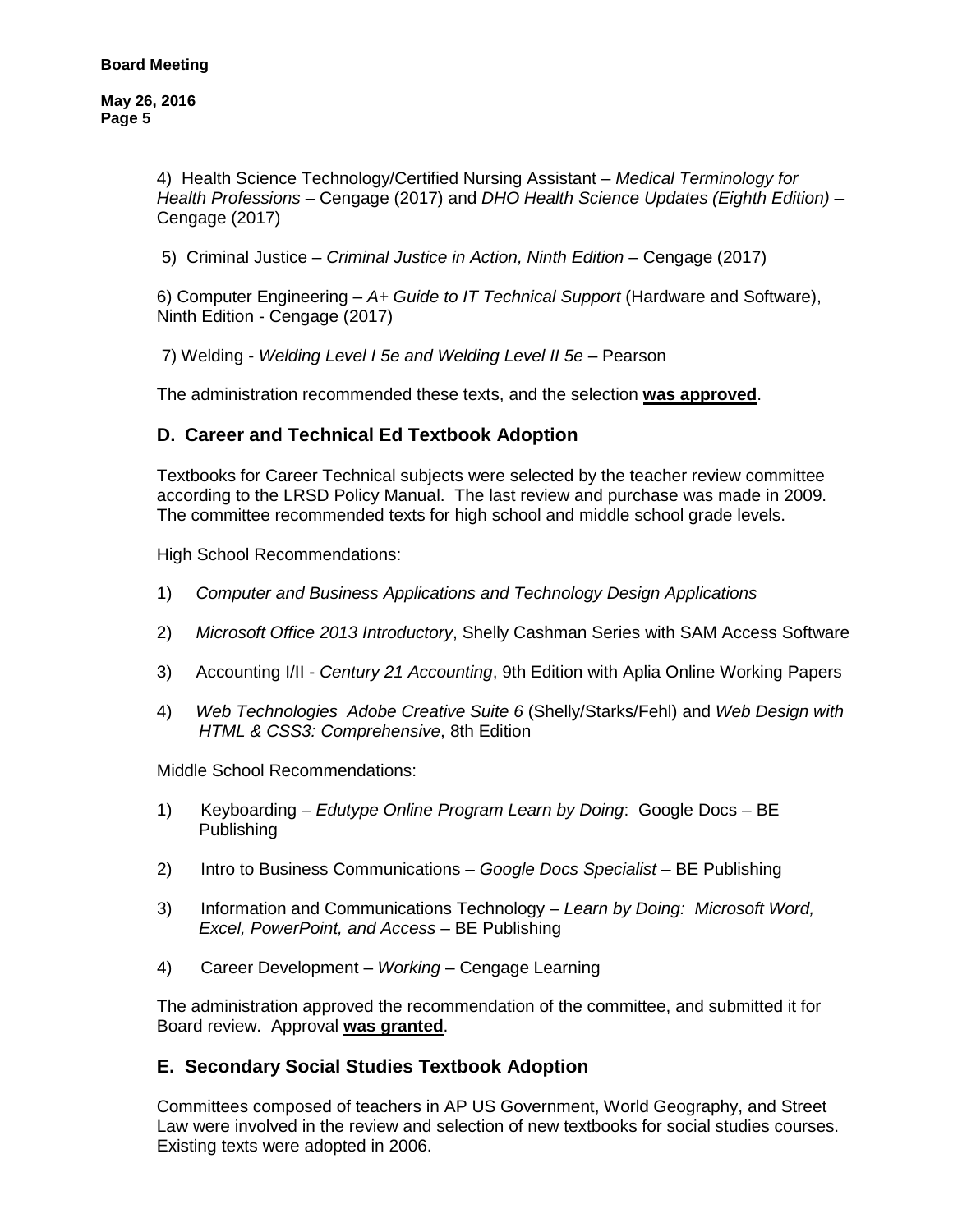The recommendation for adoption by administration included *Government in America: People, Politics, Policy* by Edwards and Wattenberg 16th Edition -- Publisher: Pearson (AP US Government textbook); *Geography, the Human and Physical World* by Richard Boehm, Ph.D. -- Publisher: McGraw Hill (World Geography textbook); *Street Law "A Course for Practical Law"* by Lee Arbetman and Edward O'Brien -- Publisher: McGraw Hill (Street Law textbook)

The recommendation **was approved**.

## **IV. School Services**

## **A. Naming of the West Little Rock Middle School**

Students and parents from the attendance zone for the new West Little Rock middle school participated in a process for naming the school located at 5701 Ranch Drive in Little Rock. The process involved a group learning activity for the students and a survey for the parents. Administration then recommended the name Pinnacle View Middle School.

The recommendation was submitted to the commissioner and was **approved**.

# **V. HUMAN RESOURCES**

### **A. Personnel Changes**

Routine personnel changes were included in the agenda. All personnel changes were **approved** as submitted.

# **VI. FINANCE & SUPPORT SERVICES**

#### **A. Meal Price Increases 2016-2017**

It was recommended that the proposed meal prices in the history chart in the submitted agenda be approved effective July 1, 2016. The increases were proposed in order to eliminate a potential subsidy from general operating funds for failure to adequately recover meal costs. The breakfast and lunch meal prices for 2016-2017 are listed in the monthly agenda.

The recommendation was approved.

# **B. Purchase of Special Needs Bus**

LRSD Transportation Department submitted a proposal for the purchase of six new buses for the 2016-2017 school year. The purchase will replace one 2005 bus and five 2006 buses in compliance with a ten-year cycle of bus replacements established by the District for the maintenance of the Special Needs transportation fleet. Four of the new buses will be outfitted with lifts. The estimated cost of each of the new lift buses is \$89,770; non-lift buses are \$88,690. With a seven year financing period, the annual payment will be approximately \$78,500.